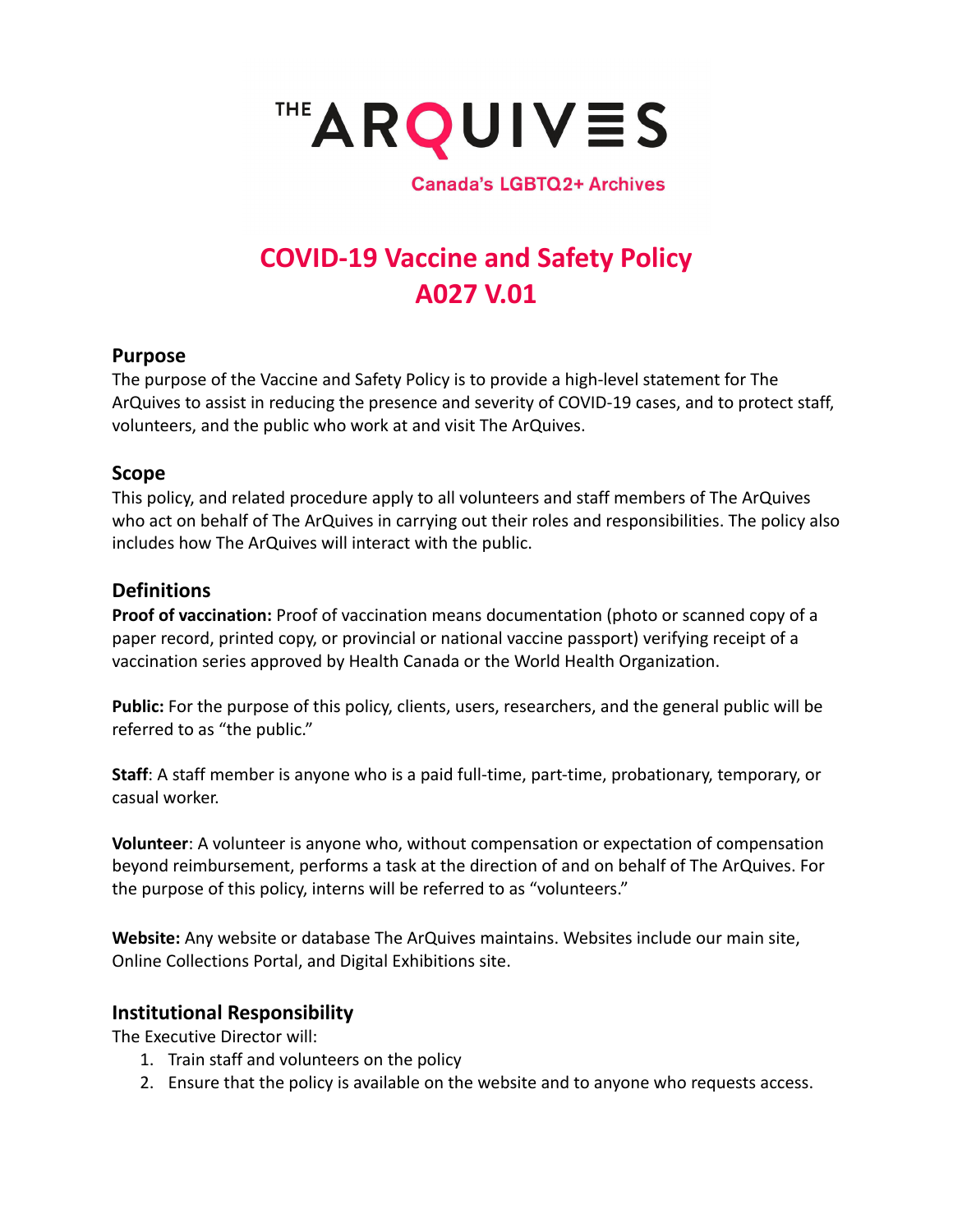The Board of Directors will:

- 1. Review and approve the Policy
- 2. Train or facilitate training of the Executive Director
- 3. Ensure the Executive Director has the necessary capacity to implement the policy.

## **Policy**

- 1. The ArQuives created this policy with the available advice of Toronto Public Health, Ontario Health, and the Government of Canada. The ArQuives will defer to scientific evidence when making final decisions about changes to the policy.
- 2. All staff, volunteers, and the public must self-monitor for potential COVID-19 symptoms and report cases of COVID-19 to the Executive Director should they have been on-premises within the last seven days.
- 3. Staff and volunteers who can do their job remotely will work from home.
- 4. Masks that cover the nose, mouth, and chin will be required on-site at all times. This includes when staff, volunteers, or the public are alone in a room while other people are in the building.
- 5. All staff, volunteers, and the public must maintain appropriate physical distancing while on site.
- 6. All staff and volunteers are required to be fully vaccinated as a term and condition of employment and being able to volunteer. People are fully vaccinated two weeks after their last vaccination. People are considered fully vaccinated after receiving the most up-to-date vaccine available to their age bracket or medical needs.
- 7. As of October 4, 2021, all staff and volunteers are required to report their vaccination status and provide proof of vaccination before commencing work.
- 8. All vaccination records and COVID-19 Screening Forms will be kept confidential in accordance with privacy legislation. The ArQuives will only use the records to implement this policy and infection and prevention control measures at The ArQuives.
- 9. Staff will receive paid time off for vaccination appointments.
- 10. Staff will receive training in health and safety measures.
- 11. Staff that contract COVID-19 will receive paid leave for the duration of their illness. If the staff are still testing positive, they will be allowed to work from home.
- 12. All public who wish to use The ArQuives for research or attend on-site events must be vaccinated and registered for the event. The public must show proof of vaccination before entering The ArQuives building or external event venue. The ArQuives will not keep the proof of vaccination on file.
- 13. The number of people who can be in The ArQuives at one time may become limited if the number of cases of COVID-19 in Toronto is high.
- 14. Researchers require an appointment to visit The ArQuives Reading Room. No walk-in appointments will be permitted.
- 15. Researchers must fill out the *COVID-19 Screening Form for Researchers and Volunteers* via Google Forms before visiting The ArQuives.
- 16. Volunteers and staff should stagger breaks and lunches to limit in-person interactions. If this is not possible, volunteers and staff should maintain physical distancing throughout the break.